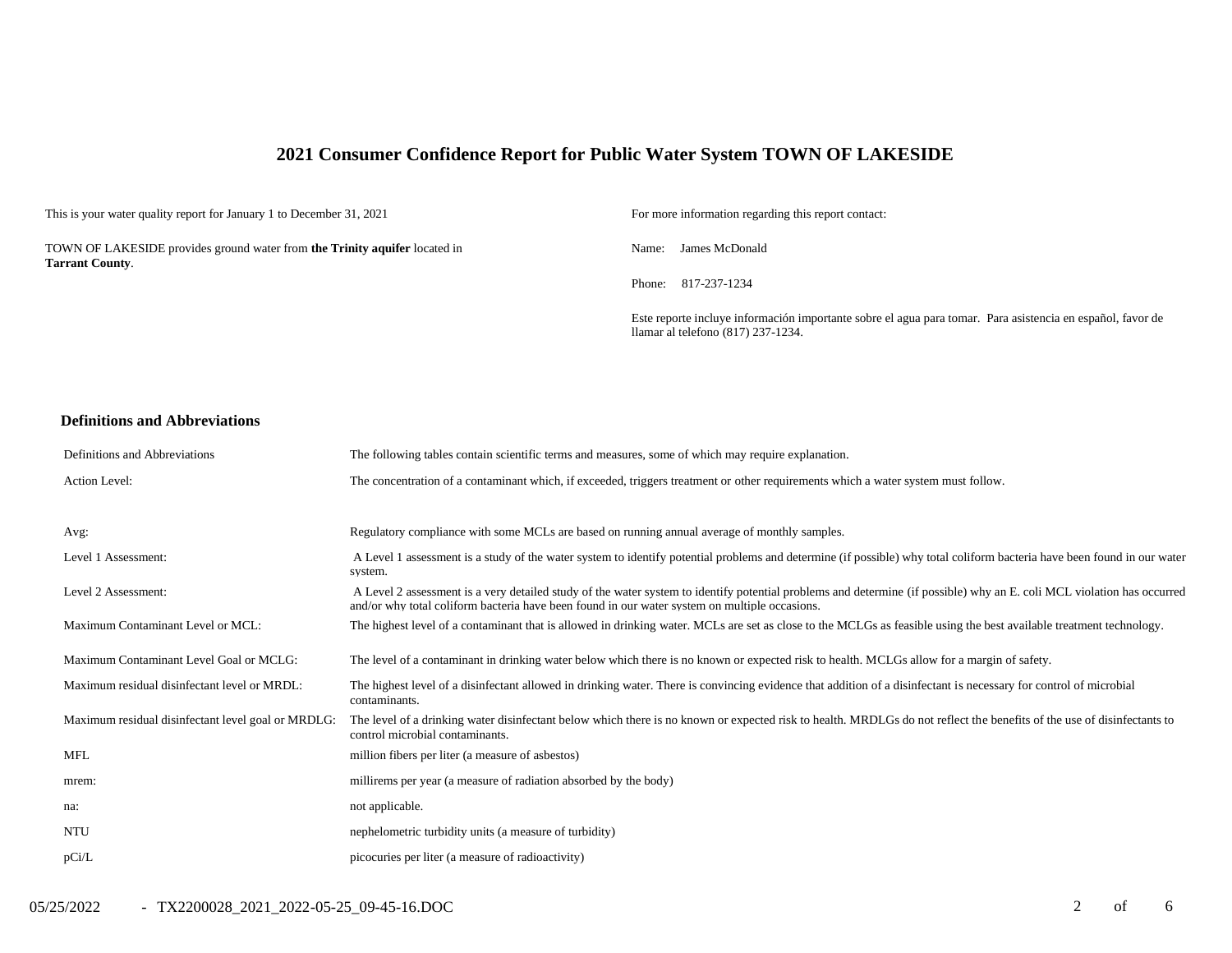#### **Definitions and Abbreviations (cont.)**

| ppb:                       | micrograms per liter or parts per billion                                           |
|----------------------------|-------------------------------------------------------------------------------------|
| ppm:                       | milligrams per liter or parts per million                                           |
| ppq                        | parts per quadrillion, or picograms per liter $(pg/L)$                              |
| ppt                        | parts per trillion, or nanograms per liter $(ng/L)$                                 |
| Treatment Technique or TT: | A required process intended to reduce the level of a contaminant in drinking water. |

### **Information about your Drinking Water**

The sources of drinking water (both tap water and bottled water) include rivers, lakes, streams, ponds, reservoirs, springs, and wells. As water travels over the surface of the land or through the ground, it dissolves naturally-occurring minerals and, in some cases, radioactive material, and can pick up substances resulting from the presence of animals or from human activity.

Drinking water, including bottled water, may reasonably be expected to contain at least small amounts of some contaminants. The presence of contaminants does not necessarily indicate that water poses a health risk. **More information about contaminants and potential health effects can be obtained by calling the EPAs Safe Drinking Water Hotline at (800) 426-4791.**

#### **Contaminants that may be present in source water include:**

- Microbial contaminants, such as viruses and bacteria, which may come from sewage treatment plants, septic systems, agricultural livestock operations, and wildlife.

- Inorganic contaminants, such as salts and metals, which can be naturally-occurring or result from urban storm water runoff, industrial or domestic wastewater discharges, oil and gas production, mining, or farming.

- Pesticides and herbicides, which may come from a variety of sources such as agriculture, urban storm water runoff, and residential uses.

- Organic chemical contaminants, including synthetic and volatile organic chemicals, which are by-products of industrial processes and petroleum production, and can also come from gas stations, urban storm water runoff, and septic systems.

- Radioactive contaminants, which can be naturally-occurring or be the result of oil and gas production and mining activities.

In order to ensure that tap water is safe to drink, EPA prescribes regulations which limit the amount of certain contaminants in water provided by public water systems. FDA regulations establish limits for contaminants in bottled water which must provide the same protection for public health.

Contaminants may be found in drinking water that may cause taste, color, or odor problems. These types of problems are not necessarily causes for health concerns. For more information on taste, odor, or color of drinking water, please contact the system's business office.

You may be more vulnerable than the general population to certain microbial contaminants, such as Cryptosporidium, in drinking water. Infants, some elderly, or immunocompromised persons such as those undergoing chemotherapy for cancer; persons who have undergone organ transplants; those who are undergoing treatment with steroids; and people with HIV/AIDS or other immune system disorders, can be particularly at risk from infections. You should seek advice about drinking water from your physician or health care providers. **Additional guidelines on appropriate means to lessen the risk of infection by Cryptosporidium are available from the Safe Drinking Water Hotline (800-426-4791).**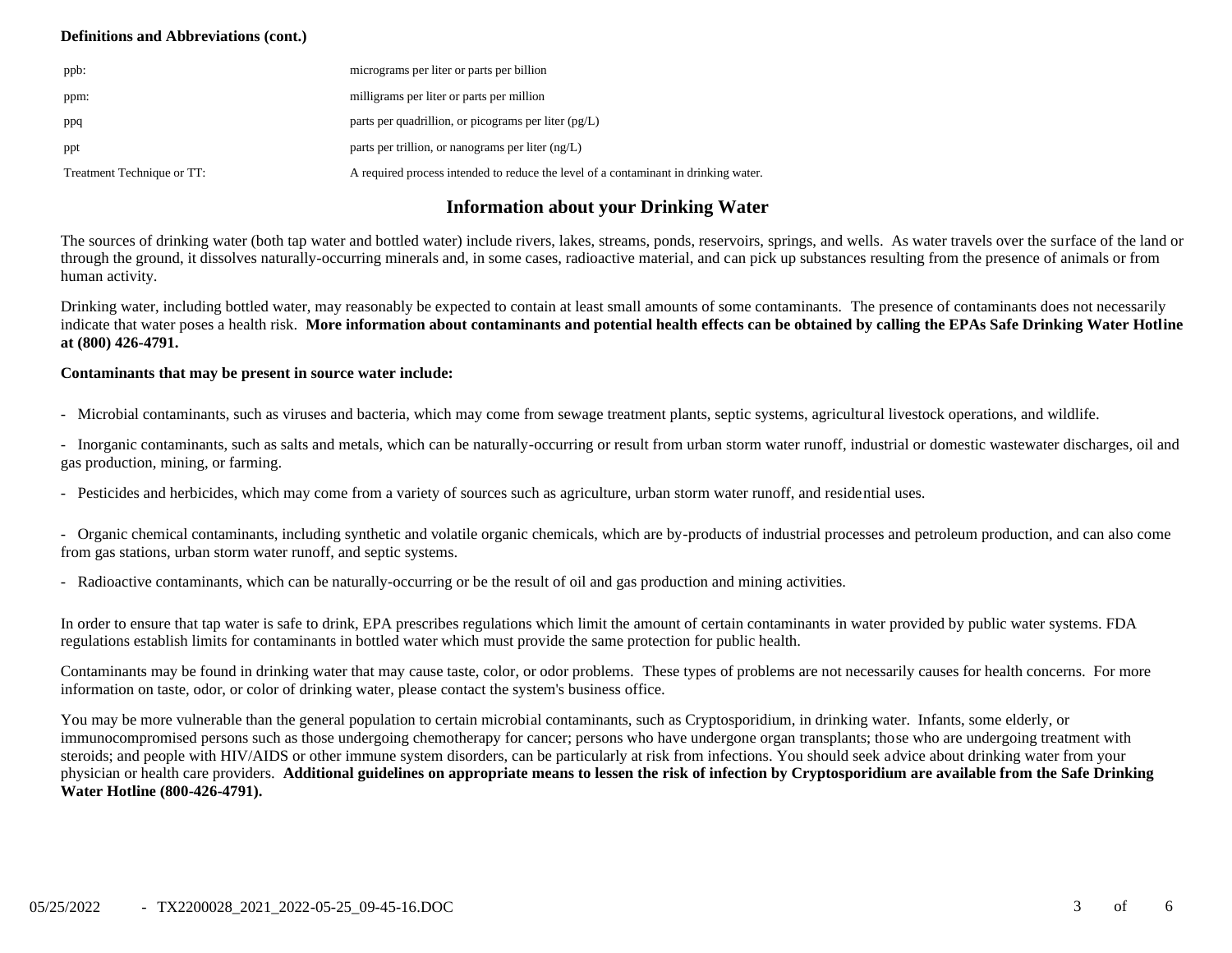If present, elevated levels of lead can cause serious health problems, especially for pregnant women and young children. Lead in drinking water is primarily from materials and components associated with service lines and home plumbing. We are responsible for providing high quality drinking water, but we cannot control the variety of materials used in plumbing components. When your water has been sitting for several hours, you can minimize the potential for lead exposure by flushing your tap for 30 seconds to 2 minutes before using water for drinking or cooking. If you are concerned about lead in your water, you may wish to have your water tested. **Information on lead in drinking water, testing methods, and steps you can take to minimize exposure is available from the Safe Drinking Water Hotline or at http://www.epa.gov/safewater/lead.**

#### **Information about Source Water**

TCEQ completed an assessment of your source water, and results indicate that some of our sources are susceptible to certain contaminants. The sampling requirements for your water system is based on this susceptibility and previous sample data. Any detections of these contaminants will be found in this Consumer Confidence Report. For more information on source water assessments and protection efforts at our system contact **James McDonald** at **(817) 237-1234.**

#### **Coliform Bacteria**

| <b>Maximum Contaminant</b><br><b>Level Goal</b> | <b>Total Coliform</b><br><b>Maximum</b><br><b>Contaminant Level</b> 1 | Level | Highest No. of Positive Fecal Coliform or E. Coli Total No. of Positive E. Coli<br>Maximum Contaminant or Fecal Coliform Samples | Violation | <b>Likely Source of Contamination</b> |
|-------------------------------------------------|-----------------------------------------------------------------------|-------|----------------------------------------------------------------------------------------------------------------------------------|-----------|---------------------------------------|
|                                                 | 1 positive monthly<br>sample.                                         |       |                                                                                                                                  |           | Naturally present in the environment. |

| <b>Lead and Copper</b> | <b>Date Sampled</b> | <b>MCLG</b> | <b>Action Level (AL)</b> | 90th Percentile          | # Sites Over AL | <b>Units</b> | <b>Violation</b> | <b>Likely Source of Contamination</b>                                                                         |
|------------------------|---------------------|-------------|--------------------------|--------------------------|-----------------|--------------|------------------|---------------------------------------------------------------------------------------------------------------|
| Copper                 | 08/27/2019          | 1.3         | 1.3                      | 0.2198                   |                 | ppm          |                  | Erosion of natural deposits; Leaching from wood<br>preservatives; Corrosion of household plumbing<br>systems. |
| Lead                   | 08/27/2019          |             | 15                       | $\sim$ $\sim$<br>ل ـ ـ ـ |                 | ppb          |                  | Corrosion of household plumbing systems;<br>Erosion of natural deposits.                                      |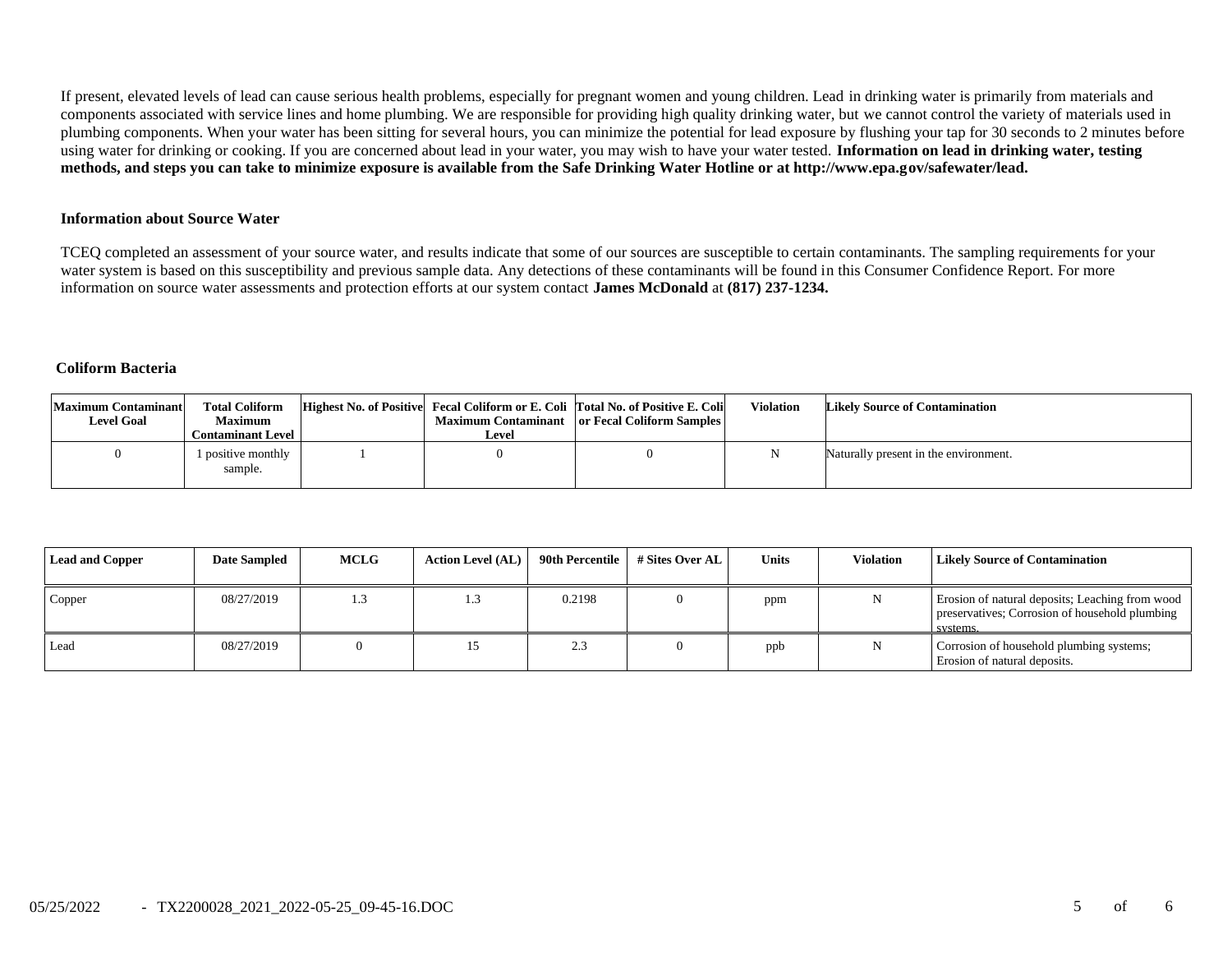# **2021 Water Quality Test Results**

| <b>Disinfection By-Products</b>                                                                                                                  | <b>Collection Date</b> | <b>Highest Level</b><br>Detected | <b>Range of Individual</b><br><b>Samples</b> | MCLG                     | <b>MCL</b> | <b>Units</b> | <b>Violation</b> | <b>Likely Source of Contamination</b>      |  |
|--------------------------------------------------------------------------------------------------------------------------------------------------|------------------------|----------------------------------|----------------------------------------------|--------------------------|------------|--------------|------------------|--------------------------------------------|--|
| Haloacetic Acids (HAA5)                                                                                                                          | 2021                   |                                  | $3 - 3$                                      | No goal for the<br>total | 60         | ppb          | N                | By-product of drinking water disinfection. |  |
| *The value in the Highest Level or Average Detected column is the highest average of all HAA5 sample results collected at a location over a year |                        |                                  |                                              |                          |            |              |                  |                                            |  |
| Total Trihalomethanes (TTHM)                                                                                                                     | 2021                   | 18                               | $18 - 18$                                    | No goal for the<br>total | 80         | ppb          | N                | By-product of drinking water disinfection. |  |

\*The value in the Highest Level or Average Detected column is the highest average of all TTHM sample results collected at a location over a year

| <b>Inorganic Contaminants</b>  | <b>Collection Date</b> | <b>Highest Level</b><br><b>Detected</b> | <b>Range of Individual</b><br><b>Samples</b> | <b>MCLG</b> | <b>MCL</b> | <b>Units</b> | <b>Violation</b> | <b>Likely Source of Contamination</b>                                                                                            |
|--------------------------------|------------------------|-----------------------------------------|----------------------------------------------|-------------|------------|--------------|------------------|----------------------------------------------------------------------------------------------------------------------------------|
| Barium                         | 2021                   | 0.12                                    | $0.063 - 0.12$                               |             |            | ppm          | N                | Discharge of drilling wastes; Discharge from metal<br>refineries; Erosion of natural deposits.                                   |
| Chromium                       | 2021                   | 1.2                                     | $0 - 1.2$                                    | 100         | 100        | ppb          | N                | Discharge from steel and pulp mills; Erosion of<br>natural deposits.                                                             |
| Fluoride                       | 2021                   | 1.46                                    | $0.189 - 1.46$                               |             | 4.0        | ppm          | N                | Erosion of natural deposits; Water additive which<br>promotes strong teeth; Discharge from fertilizer and<br>aluminum factories. |
| Nitrate [measured as Nitrogen] | 2021                   |                                         | $0.247 - 1.17$                               | 10          | 10         | ppm          | N                | Runoff from fertilizer use; Leaching from septic<br>tanks, sewage; Erosion of natural deposits.                                  |

| <b>Radioactive Contaminants</b>            | <b>Collection Date</b> | <b>Highest Level</b><br>Detected | <b>Range of Individual</b><br><b>Samples</b> | <b>MCLG</b> | <b>MCL</b> | <b>Units</b>    | <b>Violation</b> | <b>Likely Source of Contamination</b> |
|--------------------------------------------|------------------------|----------------------------------|----------------------------------------------|-------------|------------|-----------------|------------------|---------------------------------------|
| Combined Radium 226/228                    | 07/18/2018             | 1.4                              | $1.4 - 1.4$                                  | $\Omega$    |            | pCi/L           | N                | Erosion of natural deposits.          |
| Gross alpha excluding radon<br>and uranium | 2021                   |                                  | $2 - 2$                                      | $\theta$    | 15         | pCi/L           | N                | Erosion of natural deposits.          |
| Uranium                                    | 2021                   | 1.2                              | $1.2 - 1.2$                                  | $\Omega$    | 30         | $\frac{u g}{l}$ | N                | Erosion of natural deposits.          |